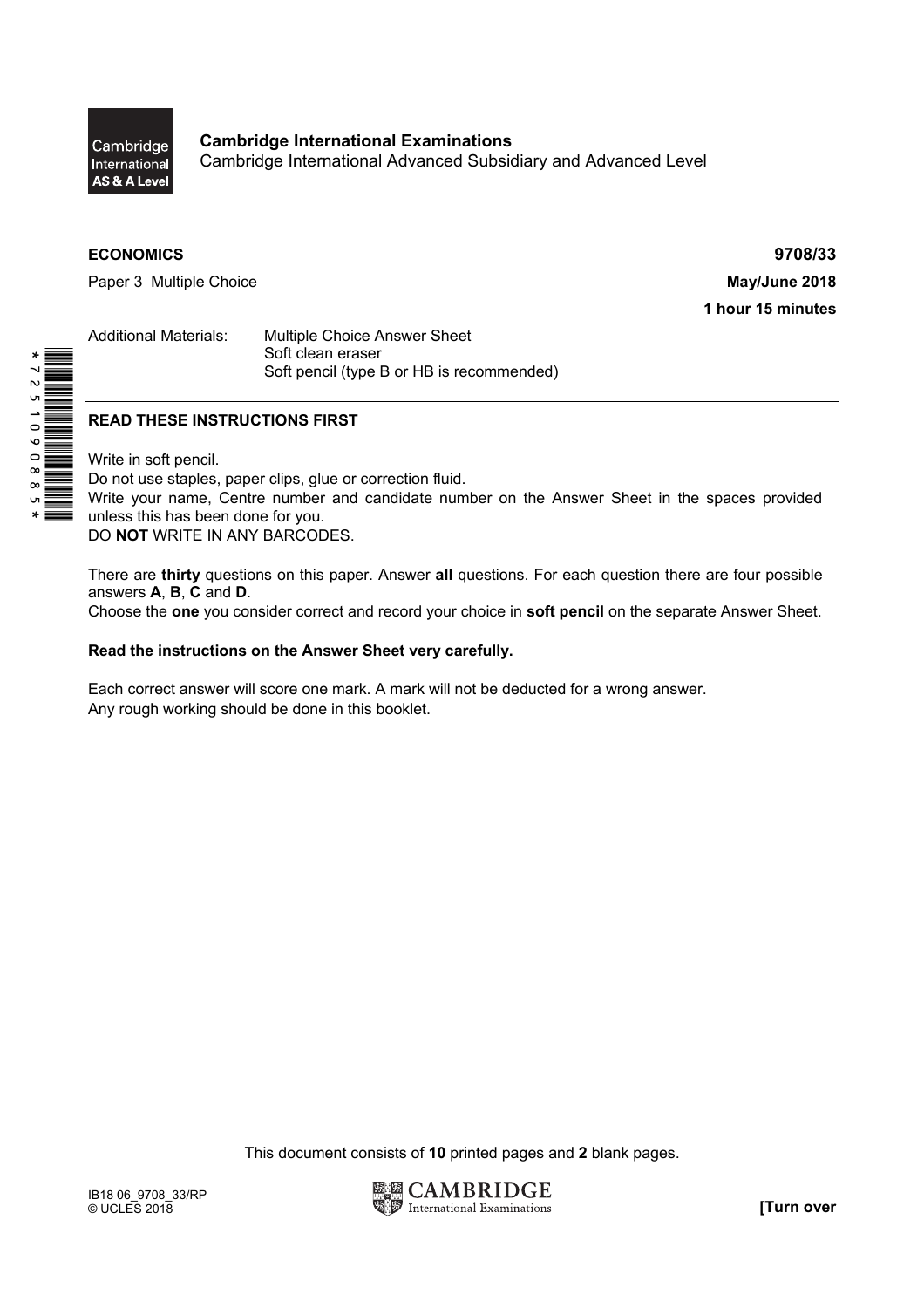- **1** What is an example of external benefits?
	- **A** personal benefits from drinking tea with friends
	- **B** the benefits of education to both the individual and society as a whole
	- **C** the benefits to third parties of vaccinations
	- **D** welfare benefit payments such as government provided pensions
- **2** The diagram shows the marginal private benefit (MPB), the marginal private cost (MPC) and the marginal social cost (MSC) for firms in an industry. The equilibrium price is point X.



What should happen to achieve allocative efficiency?

- **A** a decrease in consumption and an increase in price
- **B** a decrease in production and no change in price
- **C** an increase in consumption and a decrease in production
- **D** an increase in price and no change in production
- **3** In deciding whether to invest in a new project, what would be taken into account in government cost-benefit analysis but **not** by a private company?
	- **A** consultancy fees
	- **B** consumer surplus
	- **C** interest charges
	- **D** tax payments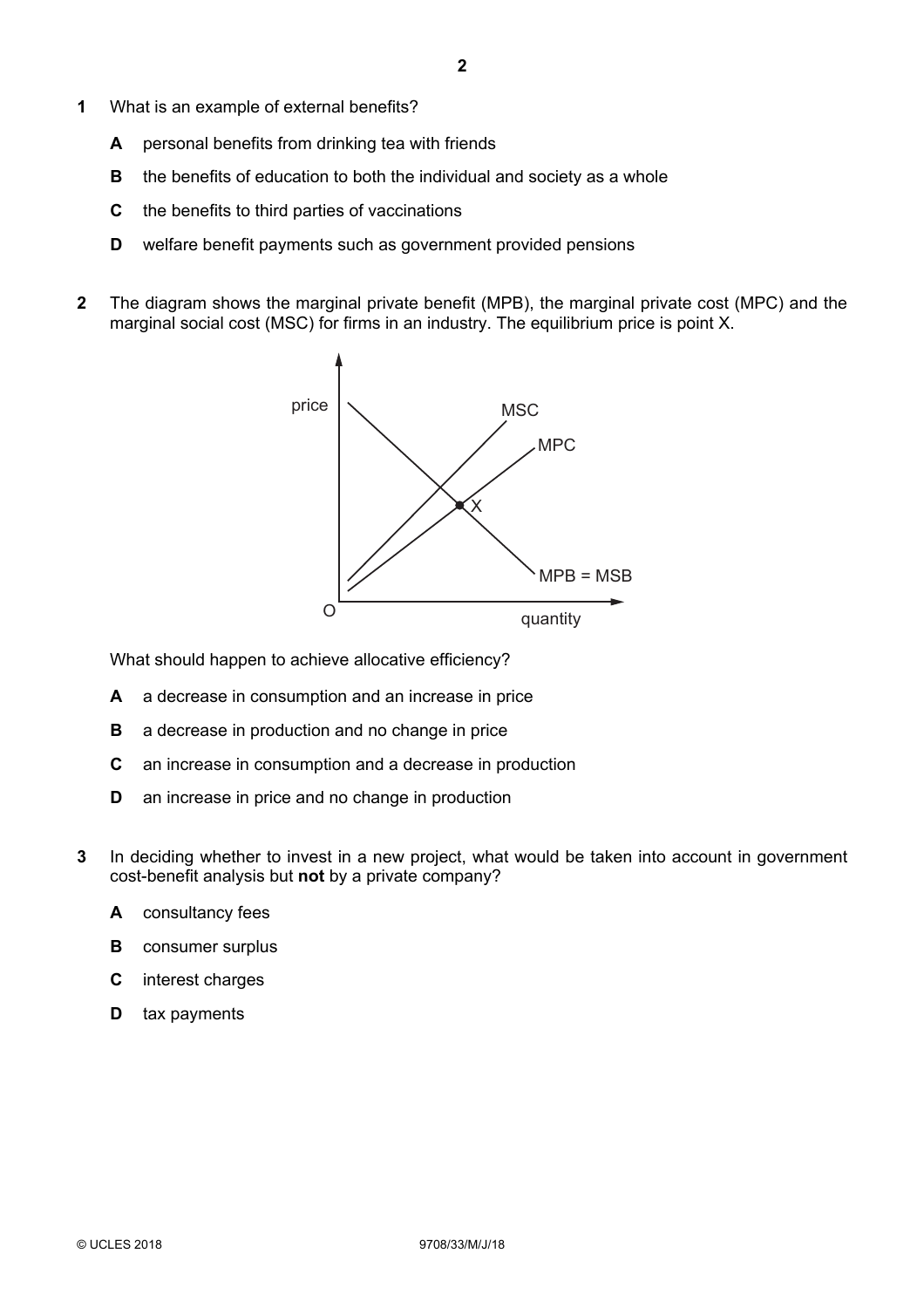- **4** What is **not** held constant when calculating the income effect of a change in the price of a good?
	- **A** the consumer's money income
	- **B** the consumer's preferences
	- **C** the consumer's real income
	- **D** the prices of other goods
- **5** The diagram shows a consumer's initial budget line is GH and a set of indifference curves  $IC_1$ ,  $IC_2$ and  $IC<sub>3</sub>$  for goods R and S. The original equilibrium for the consumer is point X.

The inflation rate is rising faster than money incomes.

What will be the most likely new equilibrium for the consumer if income is spent?



**6** Firms X, Y and Z are profit maximising private firms.

X operates in a perfectly competitive industry, Y in a monopolistically competitive industry and Z is a single monopolist.

Which statement is correct?

- **A** Only X satisfies the condition for allocative efficiency.
- **B** Only X faces no barriers to entry in the long run.
- **C** Only Y and Z can make a supernormal profit in the long run.
- **D** Only Z has a product differentiation.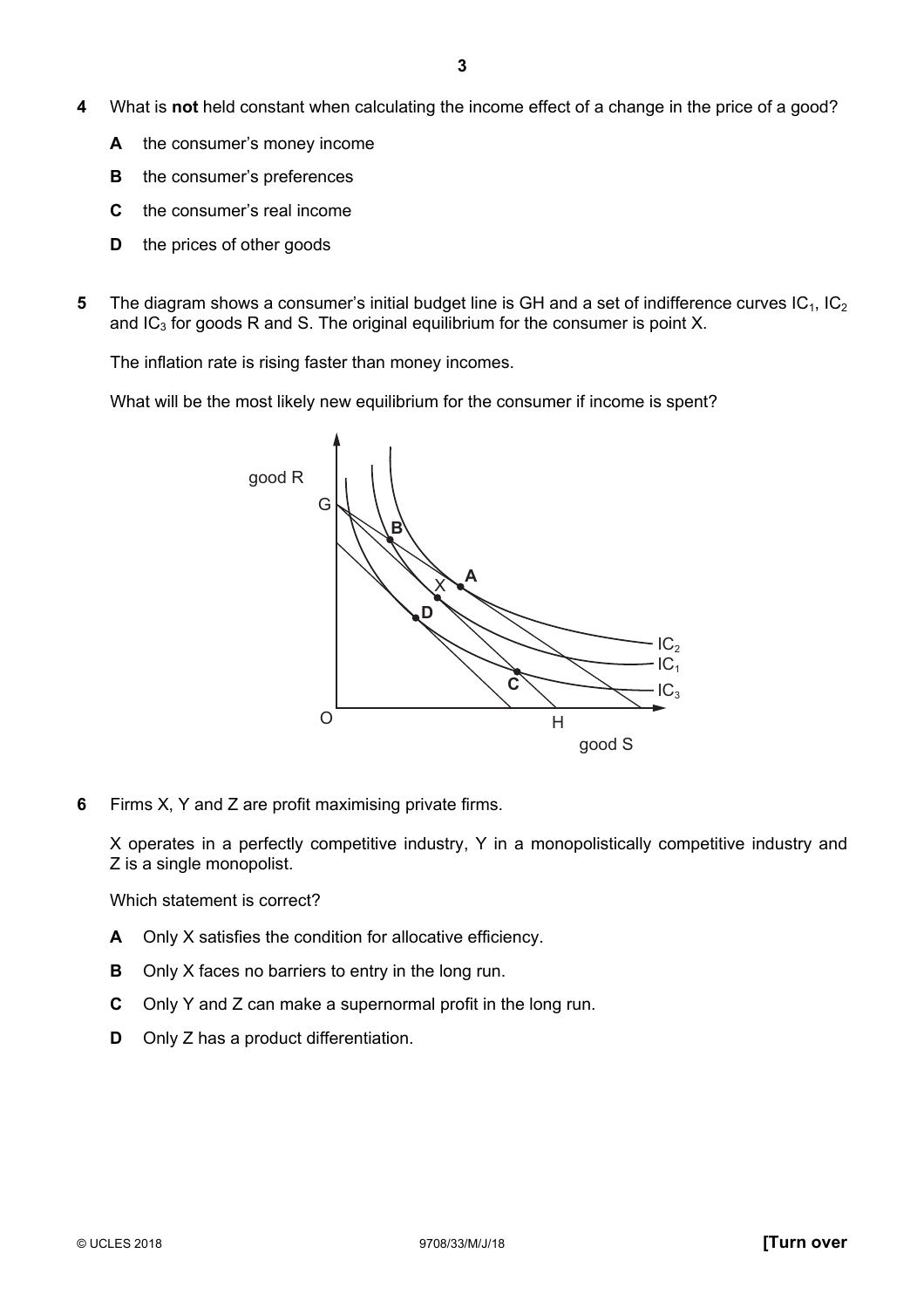|   | <b>AC</b>                 | AR                                         |                                           |
|---|---------------------------|--------------------------------------------|-------------------------------------------|
| A | $rac{TC}{MC}$             | <b>TR</b><br><b>MR</b>                     | key<br>$MC = marginal cost$               |
| B | $rac{TC}{P}$              | $P \times Q$                               | $MR = marginal$ revenue                   |
| C | $rac{TC}{Q}$              | $\underline{P \times Q}$<br>$\overline{Q}$ | $P = price$<br>$Q =$ quantity             |
| D | $\underline{\mathsf{TC}}$ | TR<br>P                                    | $TC = total cost$<br>$TR = total$ revenue |

**7** What are the correct formulae for calculating average cost (AC) and average revenue (AR)?

**8** A Hawker Centre where there are many outdoor stalls is a popular and cheap place to eat in Singapore. They sell a large variety of food but many sell the same dishes cooked in different ways. The cost of setting up a stall is low and prices charged are very similar.

Of which market structure is this an example?

- **A** monopolistic competition
- **B** monopoly
- **C** oligopoly
- **D** perfect competition
- **9** What is an example of horizontal integration?
	- **A** A bank takes over a travel agent.
	- **B** A car manufacturer buys a component supplier.
	- **C** A cotton mill doubles its output of existing products.
	- **D** Two breweries merge.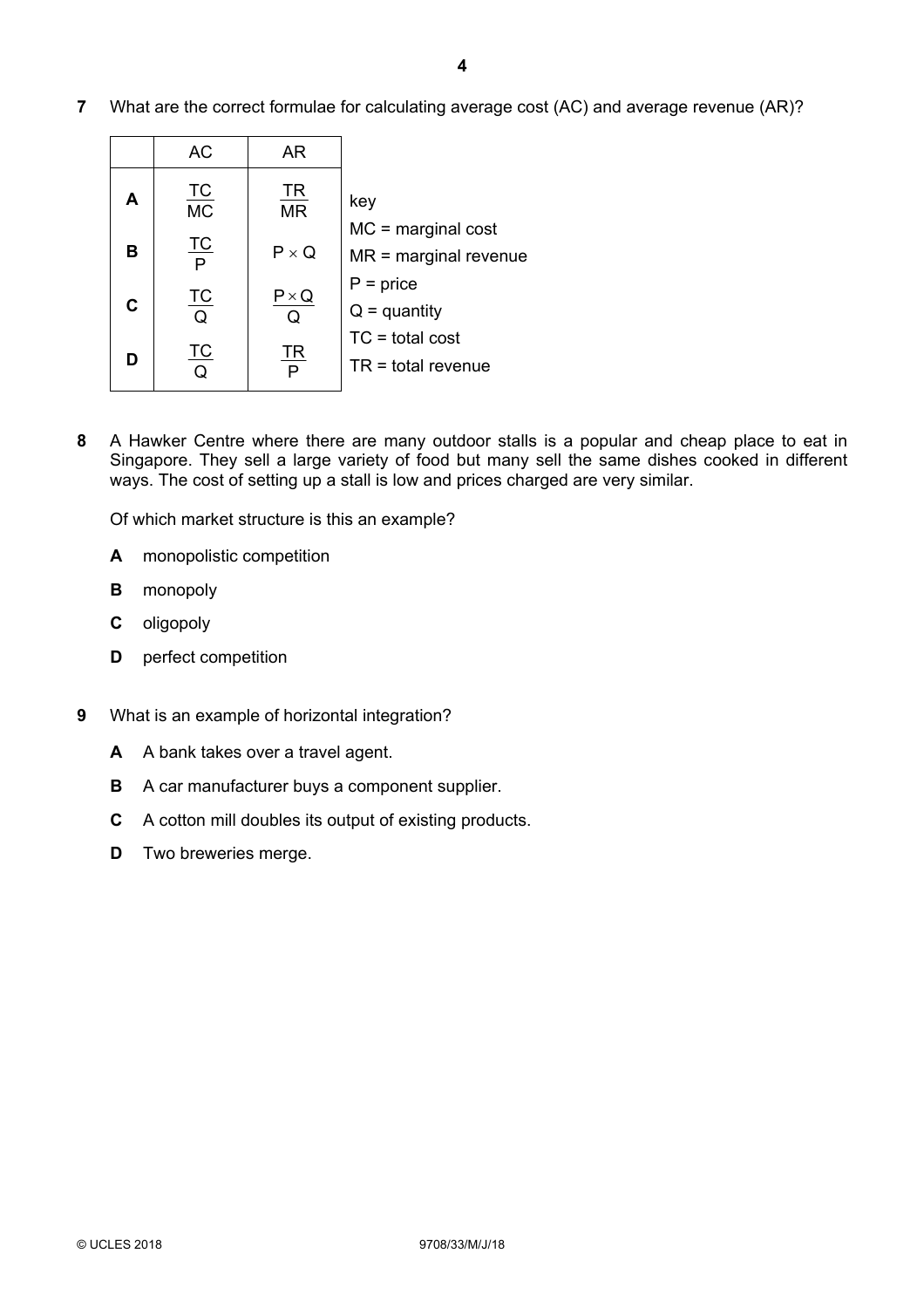**10** The diagram shows a firm that is a sales revenue maximiser.



What is correct for this firm?

- **A** Output takes place at R and price is at its highest.
- **B** Output takes place at S and profits are maximised.
- **C** Output takes place at T and price is equal to the profit maximising price.
- **D** Output takes place at T and price is lower than the profit maximising price.
- **11** What is an essential feature of the principal-agent problem?
	- **A** the aim of the firm is profit maximisation
	- **B** the need for co-operation between firms in the same industry
	- **C** the separation of ownership and control
	- **D** the uncertainty about a rival competitor's pricing policy
- **12** Which characteristic of an industry works towards reducing the barriers to entry for new firms?
	- **A** significant advertising expenditure by existing firms
	- **B** significant economies of scale
	- **C** the absence of large costs associated with investment in capital assets
	- **D** the possession by existing firms of product and process patents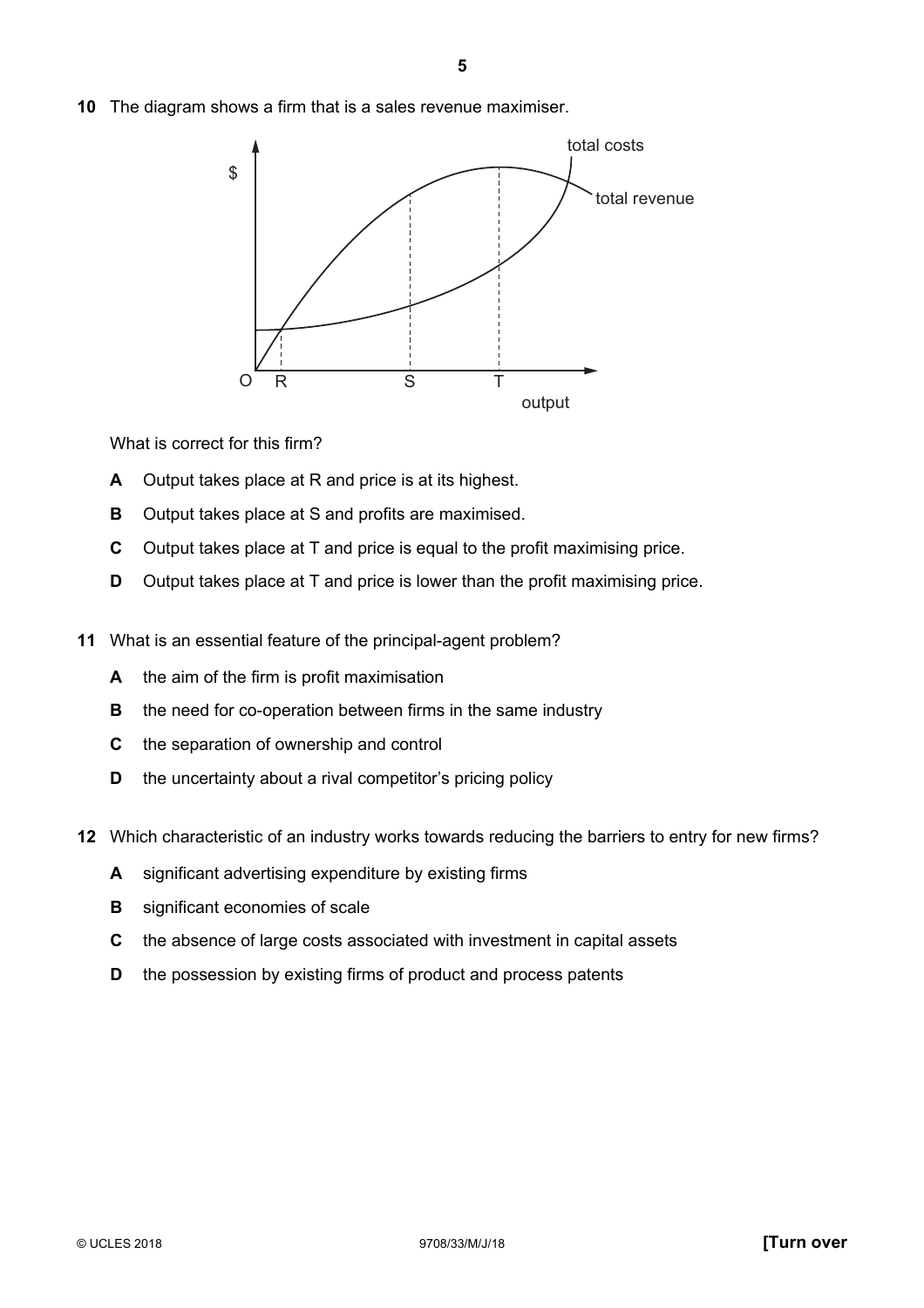**13** The government wishes to increase the use of a service with positive externalities.

Which policy measure is most likely to produce the desired outcome?

- **A** decreasing income tax
- **B** increasing transfer payments to the consumer
- **C** leaving the provision of the service to the private sector
- **D** subsidising the producers of the service
- **14** The government imposes a maximum wage limit on recording artists.

What must result in the short-run if the measure is effective?

- **A** a decrease in the demand for recording artists
- **B** a decrease in the economic rent earned by recording artists
- **C** a decrease in the profits of record companies
- **D** a decrease in the supply of recording artists
- **15** The diagram shows the market for labour in an industry in the short-run.



quantity of labour

What does the area OWRQ represent?

- **A** consumers' surplus
- **B** economic rent
- **C** the opportunity cost of labour
- **D** transfer earnings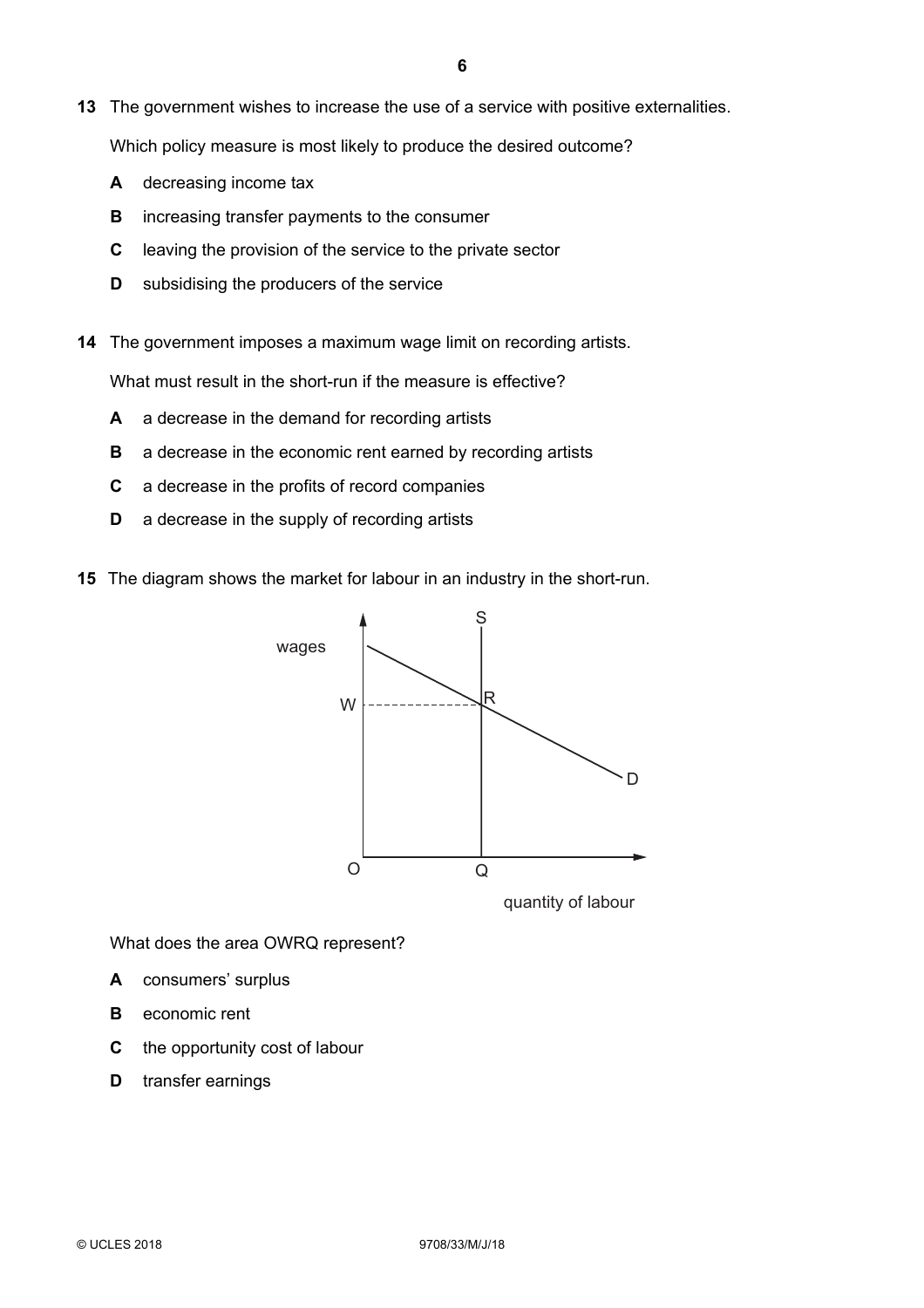**16** A country introduces a national minimum wage (NMW) of \$10 per hour.

|  |  | In which industry is the NMW likely to cause the most unemployment? |  |
|--|--|---------------------------------------------------------------------|--|
|--|--|---------------------------------------------------------------------|--|

|   | equilibrium wage rate<br>before NMW (\$ per hour) | wage elasticity of<br>demand for labour | wage elasticity of<br>supply of labour |
|---|---------------------------------------------------|-----------------------------------------|----------------------------------------|
| А | ŏ                                                 | >1                                      | >1                                     |
| в |                                                   |                                         | <′                                     |
| C | 9                                                 | >1                                      | >1                                     |
|   | 10                                                |                                         | >.                                     |

**17** Economics textbooks state that for a firm in imperfect competition labour is a derived demand.

How is the demand curve for labour derived?

- **A** by multiplying the average physical product by the average revenue
- **B** by multiplying the average physical product by the marginal revenue
- **C** by multiplying the marginal physical product by the marginal cost
- **D** by multiplying the marginal physical product by the marginal revenue
- **18** The diagram shows changes in the numbers employed in four different industries in a city between 2012 and 2017.



What can be concluded from the diagram?

- **A** Finance was always the largest employer.
- **B** Leisure had the fastest growth rate in employment.
- **C** Manufacturing was the only industry to show signs of decline.
- **D** Total employment in the four industries decreased over the period.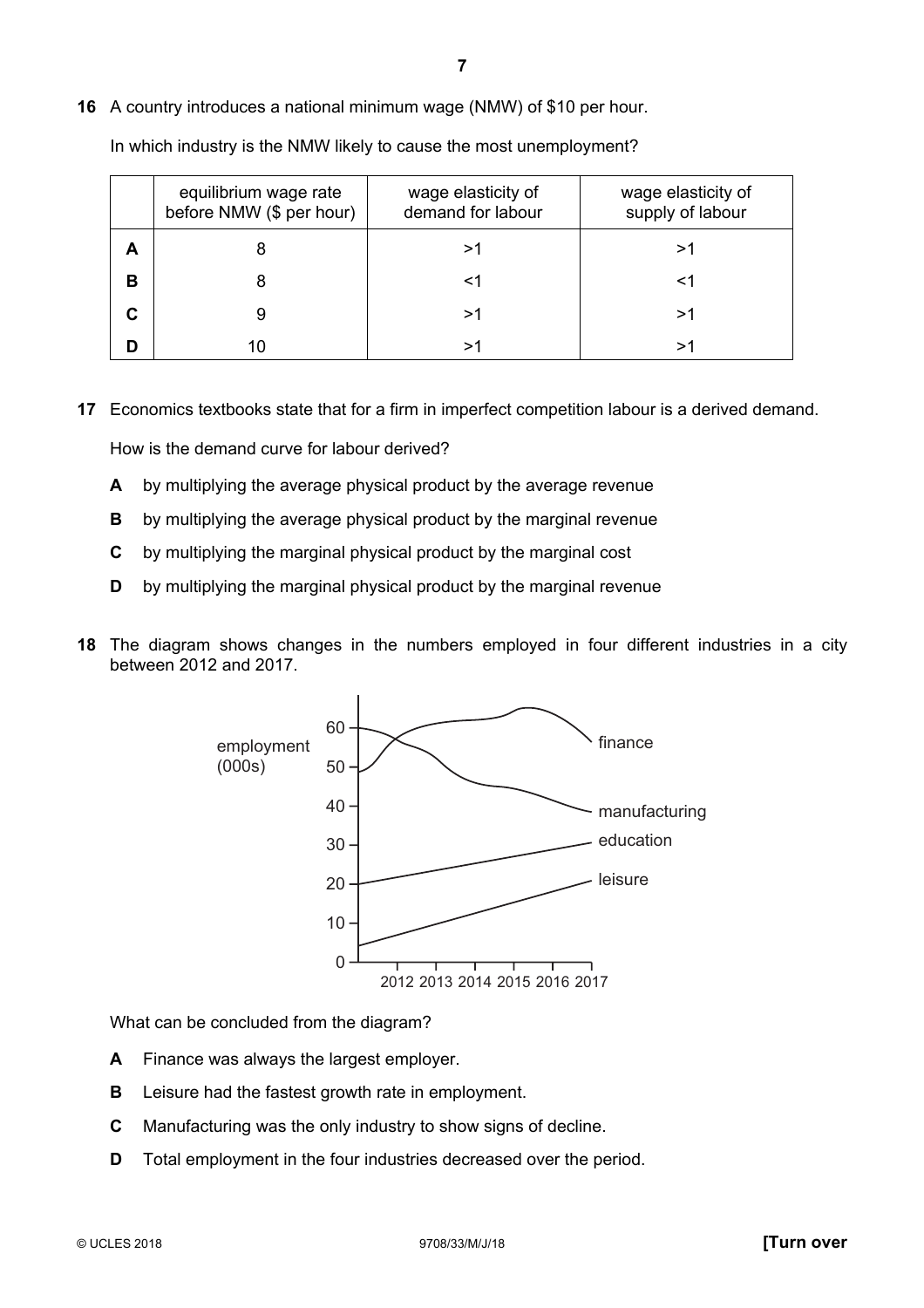- **A** a decline in the numbers engaged in subsistence farming
- **B** an increase in negative externalities
- **C** an increase in the employment of domestic servants
- **D** an increase in the numbers eating restaurant meals rather than home-cooked meals
- **20** What is **not** included as a weighted indicator of poverty in the Multidimensional Poverty Index (MPI)?
	- **A** cooking fuel
	- **B** electricity
	- **C** medication
	- **D** water
- **21** What term is given to short-term unemployment when people are changing jobs?
	- **A** cyclical
	- **B** frictional
	- **C** seasonal
	- **D** voluntary
- **22** Why might GDP remain unchanged despite a rise in labour productivity?
	- **A** an increase in the birth rate
	- **B** an increase in the population of working age
	- **C** a reduction in the number of unemployed people
	- **D** a reduction in the retirement age
- **23** When is an increase in national income most likely to induce an increase in investment spending?
	- **A** when firms have spare production capacity
	- **B** when firms use labour intensive production
	- **C** when the increase in income is regarded as permanent
	- **D** when the increase in income is regarded as temporary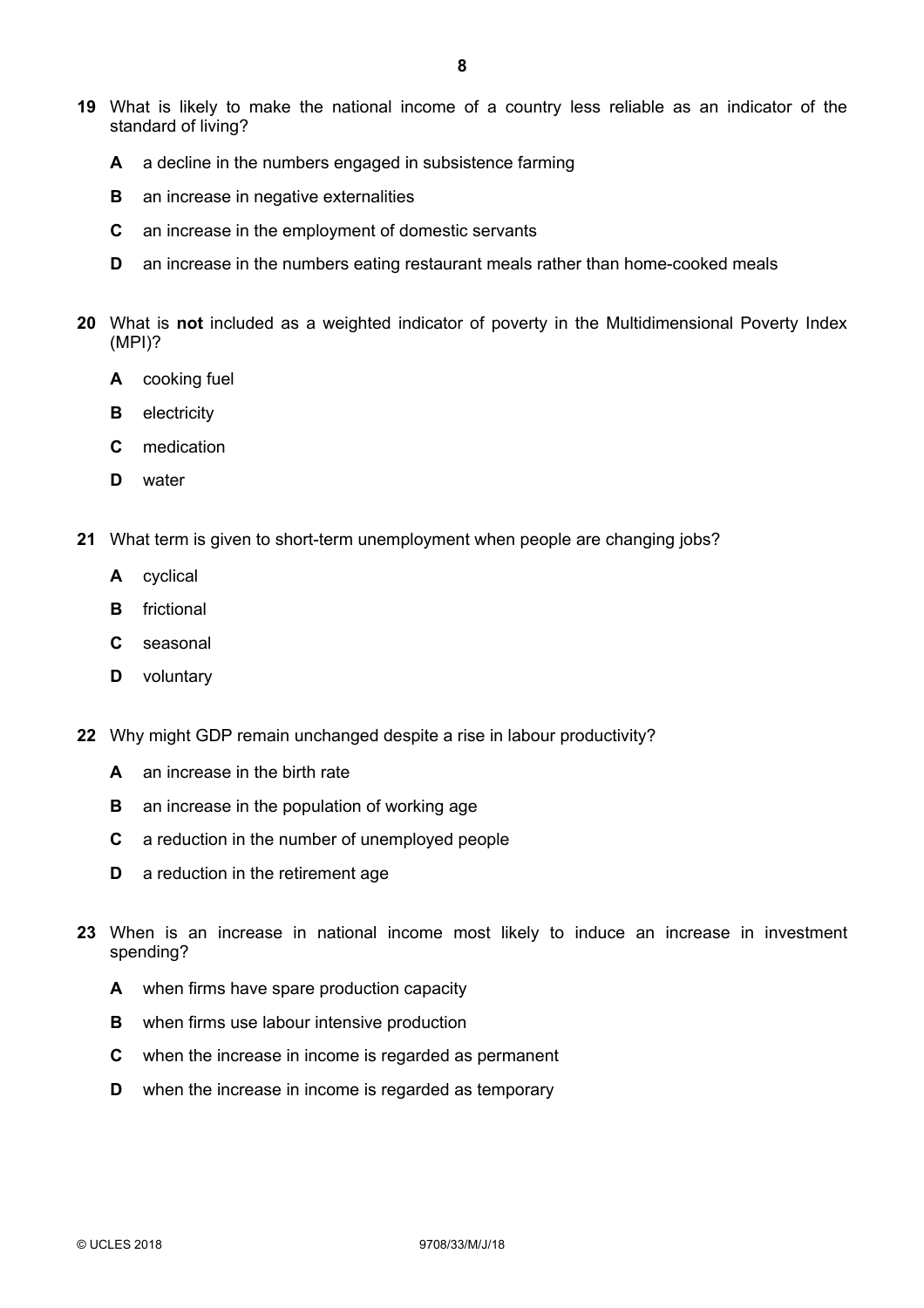|                        | \$m |
|------------------------|-----|
| investment             | 15  |
| exports                | 40  |
| government expenditure | 50  |
| savings                | 15  |
| imports                | 45  |
| taxes                  | x   |

**24** In a four sector economy in equilibrium, these values exist.

What is the tax revenue, \$Xm?

| A 20 | <b>B</b> 35 | $C$ 45 |  | D 60 |
|------|-------------|--------|--|------|
|      |             |        |  |      |

**25** In a closed economy with no government C = 40 + 0.7 Y and I = 50, where C is consumption, Y is income and I is investment.

What is the equilibrium level of income?

| A 90<br>$C$ 300<br><b>B</b> 210 | <b>D</b> 640 |
|---------------------------------|--------------|
|---------------------------------|--------------|

**26** An increase in the money supply leaves the price level unchanged.

What could explain this?

- **A** a fall in the level of employment
- **B** a fall in the level of real output
- **C** a fall in the velocity of circulation
- **D** a fall in the volume of transactions
- **27** The table shows the elasticity of demand for money and the elasticity of demand for investment with respect to a change in the interest rate for four countries.

Which country is closest to a Keynesian model of the economy?

|   | elasticity of demand for<br>money with respect to<br>a low interest rate | elasticity of demand for<br>investment with respect<br>to any interest rate |
|---|--------------------------------------------------------------------------|-----------------------------------------------------------------------------|
| А | elastic                                                                  | elastic                                                                     |
| в | elastic                                                                  | relatively inelastic                                                        |
| C | inelastic                                                                | elastic                                                                     |
|   | inelastic                                                                | relatively inelastic                                                        |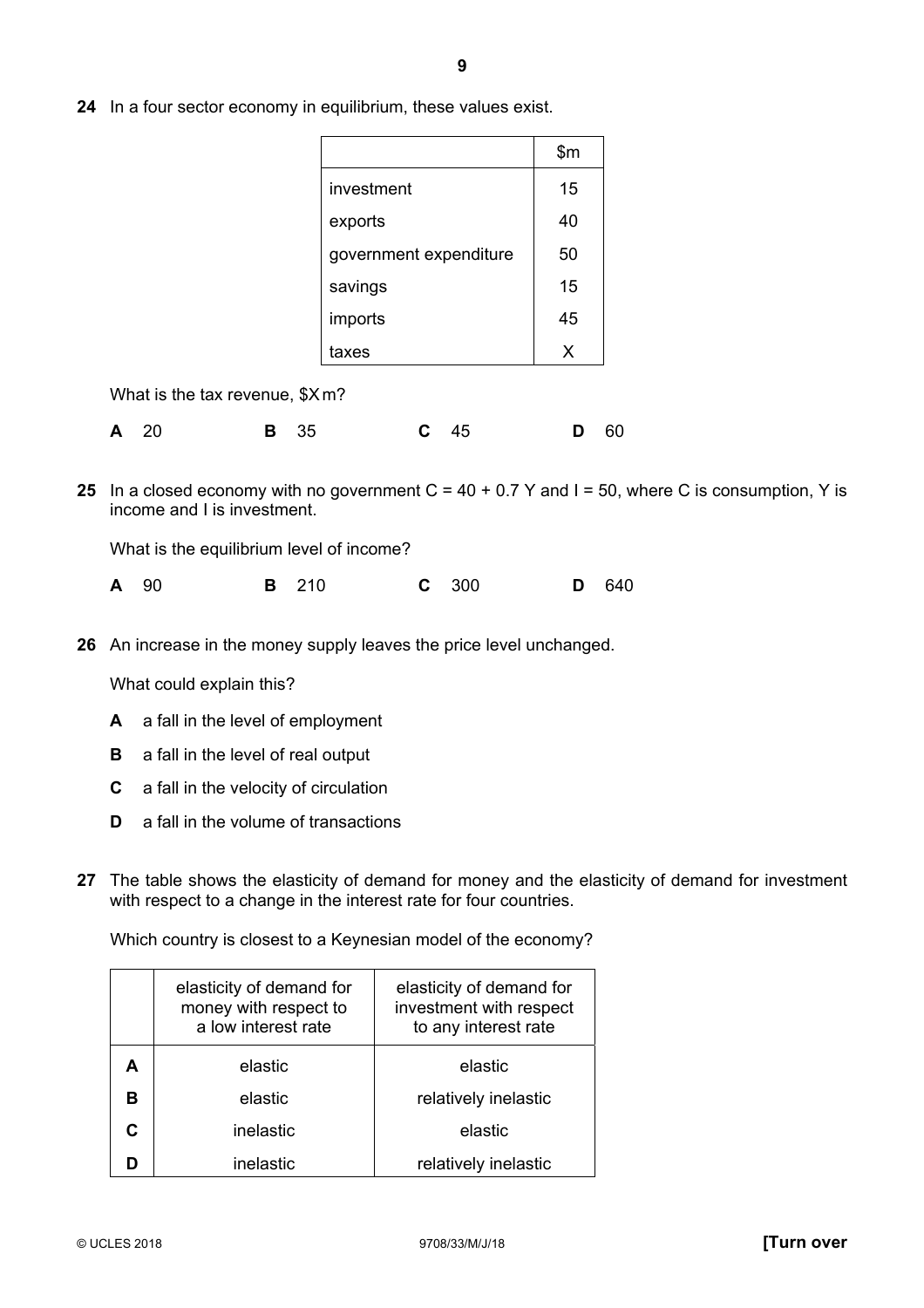- **28** When making comparisons of living standards between different countries, what is **not** a reason why they may be misleading?
	- **A** Different countries have different amounts of unrecorded economic activity.
	- **B** Different countries have different rates of economic growth.
	- **C** Less developed countries have limited resources to calculate accurate estimates.
	- **D** There are different rates of inflation between countries.
- **29** The table shows the annual rate of inflation (consumer prices) and the annual rate of unemployment for five countries in a recent year.

|              | rate of inflation %                           | rate of<br>unemployment % |
|--------------|-----------------------------------------------|---------------------------|
| Japan        |                                               |                           |
| Greece       | Content removed due to copyright restrictions |                           |
| <b>USA</b>   |                                               |                           |
| South Africa |                                               |                           |
| Brazil       |                                               |                           |

What conclusion can be made about the relationship between inflation and unemployment?

- **A** Higher inflation is always correlated with higher unemployment.
- **B** Higher inflation is always correlated with lower unemployment.
- **C** Lower inflation is always correlated with higher unemployment.
- **D** No consistent correlation can be established.
- **30** An economy has a balance of payments trade surplus and a high level of inflation.

What is most likely to be an appropriate action for the government to take?

- **A** devalue the currency
- **B** reduce direct taxes
- **C** increase the money supply
- **D** remove tariffs on imports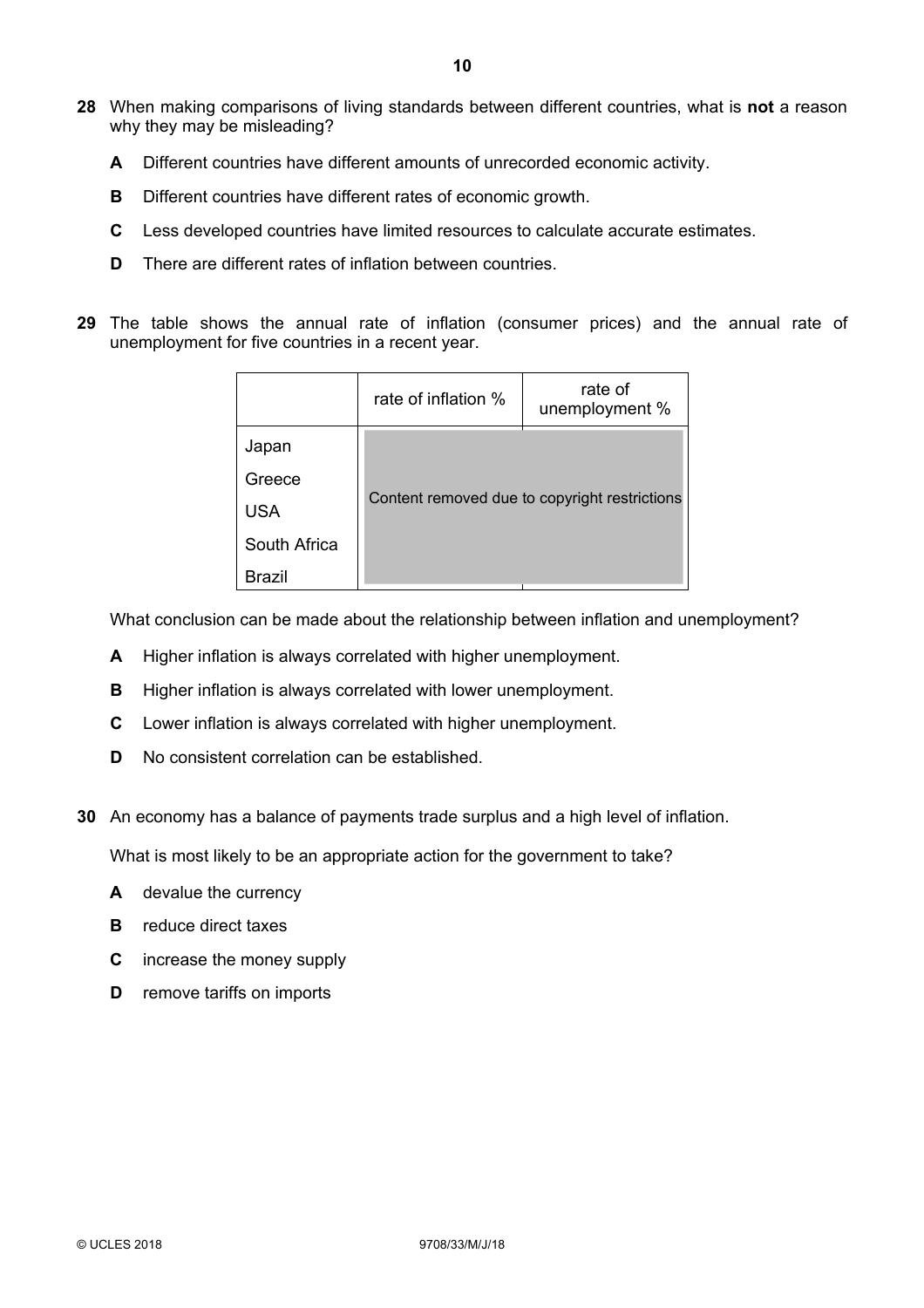## **BLANK PAGE**

**11**